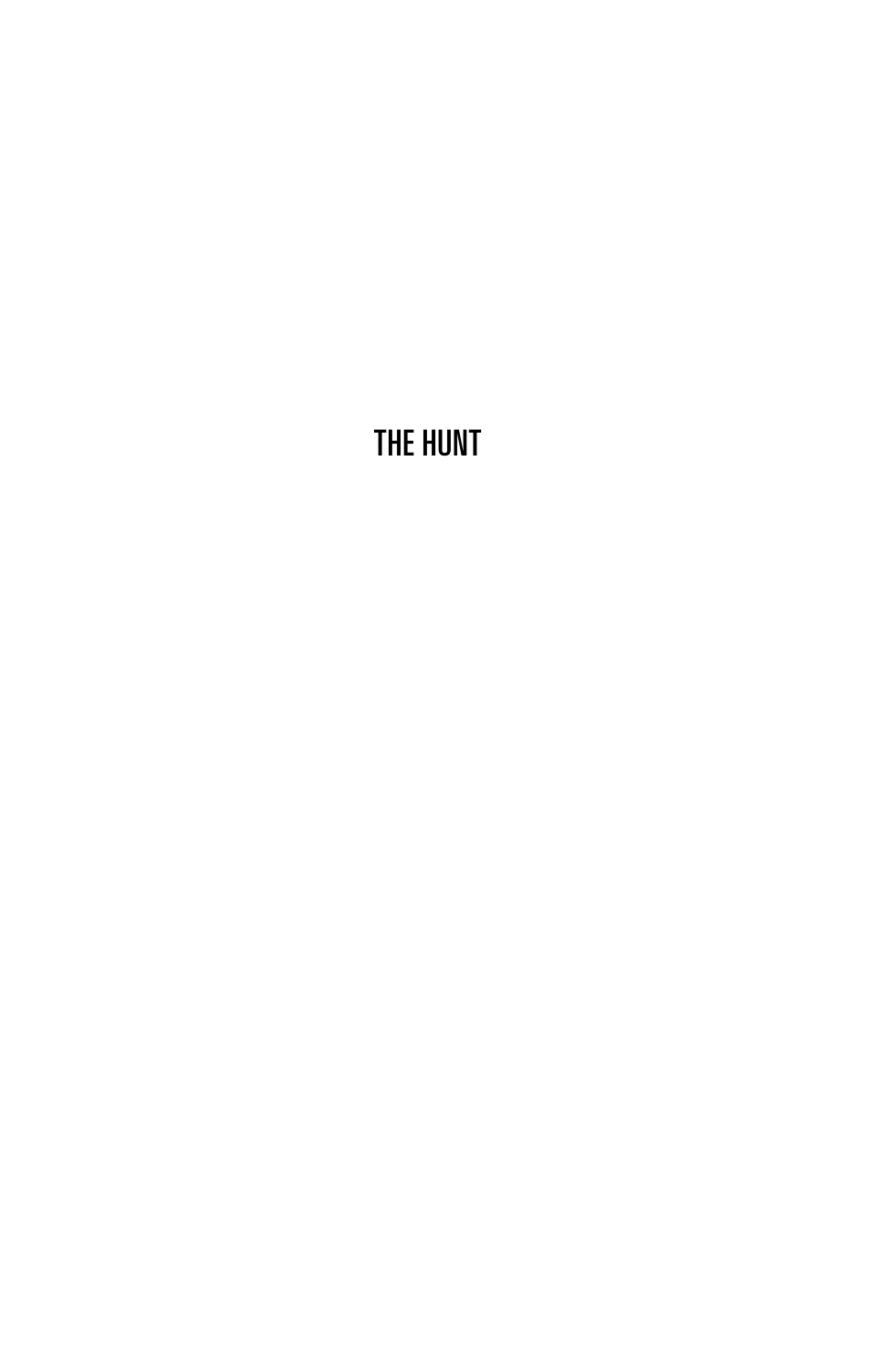I was having one of those Decembers. Which seemed to happen to me more and more these days.

 I sat up straight, trying to ease my aching back, which hurt because of course I'd forgotten to bring stadium seats. It was a couple of weeks earlier, with not that many shopping days left before Christmas. I took a long pull on my beer to compensate, which would have made for a satisfying moment except for the conversation I was having on the phone just then with my ex-wife. I glanced over at Anne and she frowned back, but not in the way that communicates your girlfriend's concern for your well-being. In a way that suggests she's wondering what the hell she and her daughter have been dragged into and is really starting to resent it.

"Stop shouting," my ex-wife said.

"I'm not shouting. It's just that it's loud in here."

"Where's here?"

1

"I'm at a roller derby match."

"You've got to be kidding me."

"Listen—I told you I'd talk to him."

She'd called about our son, Mike. And it hadn't been to discuss which wrapping paper to use this year.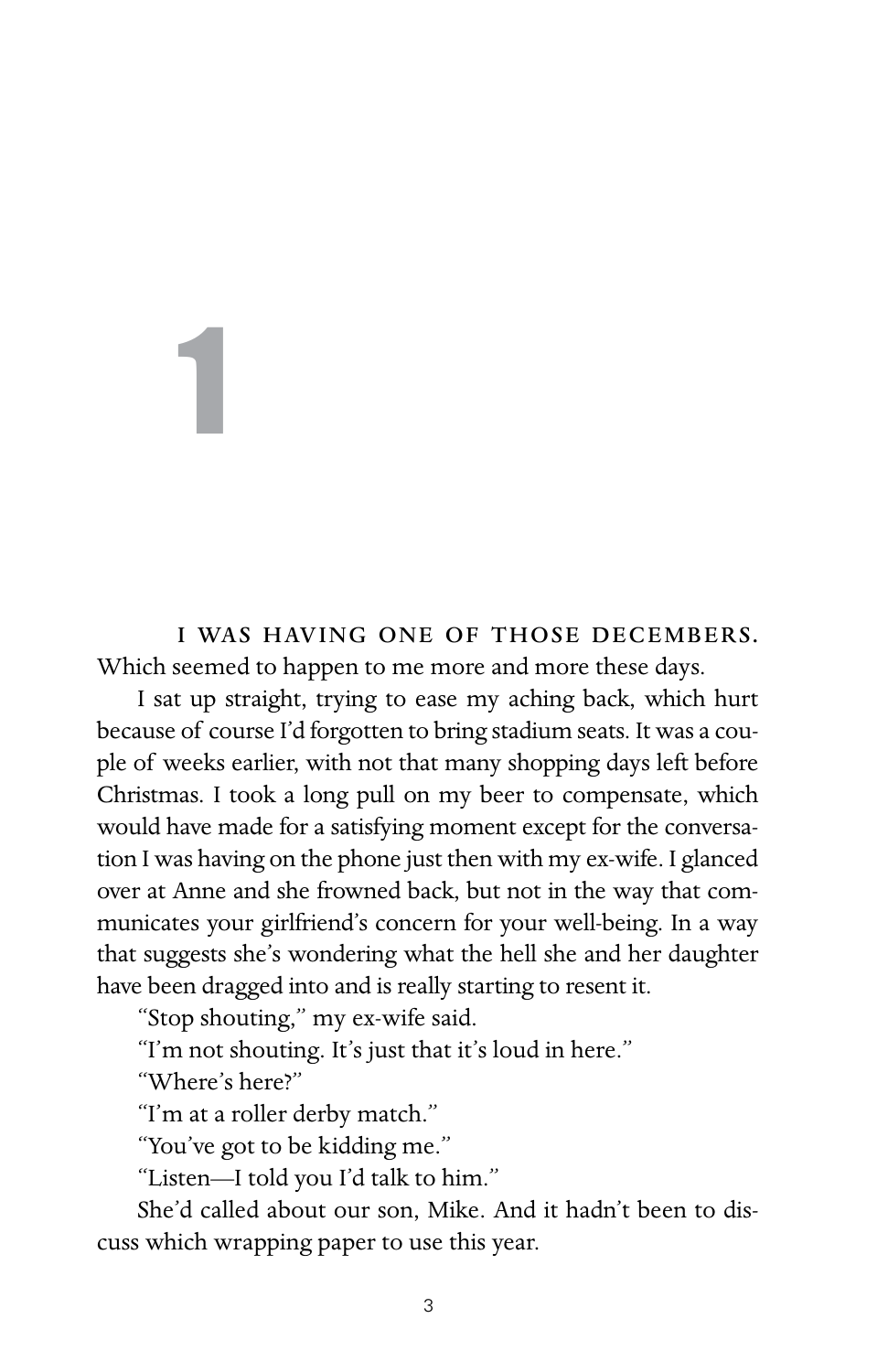"But when?" Kym demanded. "You said that last week. And the week before. And then when you went to the hockey game Mike said you spent most of it on the phone and when you weren't on the phone you were complaining about the jumbotron."

"Jumbotrons ruin the experience. People don't watch the actual game anymore—"

"Nobody gives a shit about jumbotrons, Andy. They care about grades. And success that comes from good grades. And right now your son has neither because he's failing three classes. All he cares about is sports. Like his father. Which is pretty damned ironic. Which is why *you* need to talk to him."

"I got that part, believe it or not. I'll speak to him tomorrow afternoon."

"No, you won't," she said angrily. "You aren't coming tomorrow because you were supposed to come last week and you forgot and tomorrow he's going to the movies with his friends. Which puts us at Wednesday, and who knows whether that's too late at this point. What *is* it with you and remembering shit?"

"I didn't forget," I snapped. I knew it was pointless to explain why I'd missed last week's custody visit. To point out that I'd been offered a last-minute job doing backstage security for a secondtier boy band that unexpectedly sold out an Arena District club. A club whose owners were nervous about the liability posed by a thousand drunken twenty-somethings hoping to relive the band's glory days from a decade earlier when the now not-so-young squires could actually sing. When the club manager offered me five hundred dollars and I told him to double it or get lost and he accepted, I knew I had no choice. Because I had no money, as usual. I'd told Kym I couldn't make it, but she said she never got the voice mail.

At least I was pretty sure I'd told her.

"Wednesday, then," I said. "Promise."

"Don't screw this up, Andy. If he has to repeat a grade, it's on you."

"I said I'd be there—"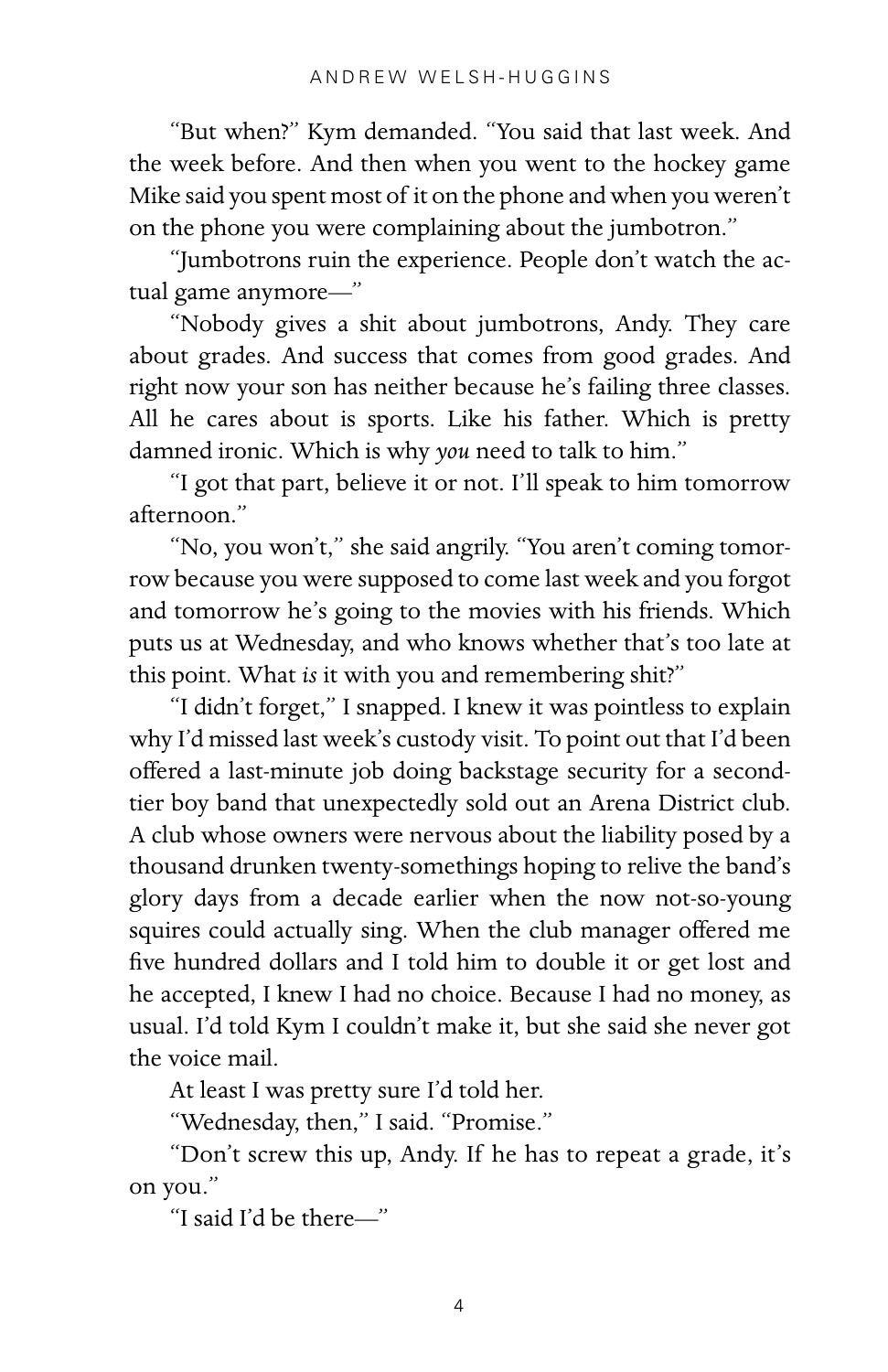"Heard it before," she said, and hung up.

"Everything OK?" Anne said, frowning as I pocketed my phone and fumed over the retorts caught in my throat. Which is where they needed to stay, since my ex-wife's complaints weren't misplaced. My first ex-wife. I hadn't heard from my second so far today. But it was barely 6 p.m. Plenty of time.

"Peachy. Fine and dandy."

"Great," she said. "So, I don't know how much longer I can stay. My back is killing me."

"Stadium seats. Yes, I know."

 Roller derby is not usually a winter sport. The flat-track season starts around March and ends late in the summer. You go a little longer if you make the championships. But this year was different. Columbus's team, the Arch City Roller Girls, had arranged an exhibition bout against their Ann Arbor counterparts, the Tree Town Skirts, on the Saturday after Thanksgiving. The two teams from the college football rival cities were pairing off against each other in a promotion they billed as "Helliday on Wheels." It was both a fund-raiser and a chance to recruit new players, dubbed "fresh meat." The T-shirts and ball caps and coffee mugs at the concession stand all said "Merry Crunchmas."

 It had seemed like a good idea at the time. Round up some friends, go see Bonnie skate. Have a couple beers, eat a couple burritos. Make an outing of it. That was before I forgot the stadium seats and Kym called to ask what I was doing about our son and his failing grades. Which was a good question. One I didn't have an answer to at that moment. Or maybe any other time.

Bonnie—Bonnie Deckard—does what I call part-time IT consulting for me because she refuses to be labeled a hacker. In her spare time she plays roller derby, where she skates as a blocker, which is roughly the equivalent of a defensive lineman in football, although they can also be on offense. She goes by the derby name "Bonshell." Her job is helping a player called a jammer break through a scrum of opponents and score points by passing skaters from the other team. The blockers also try to stop the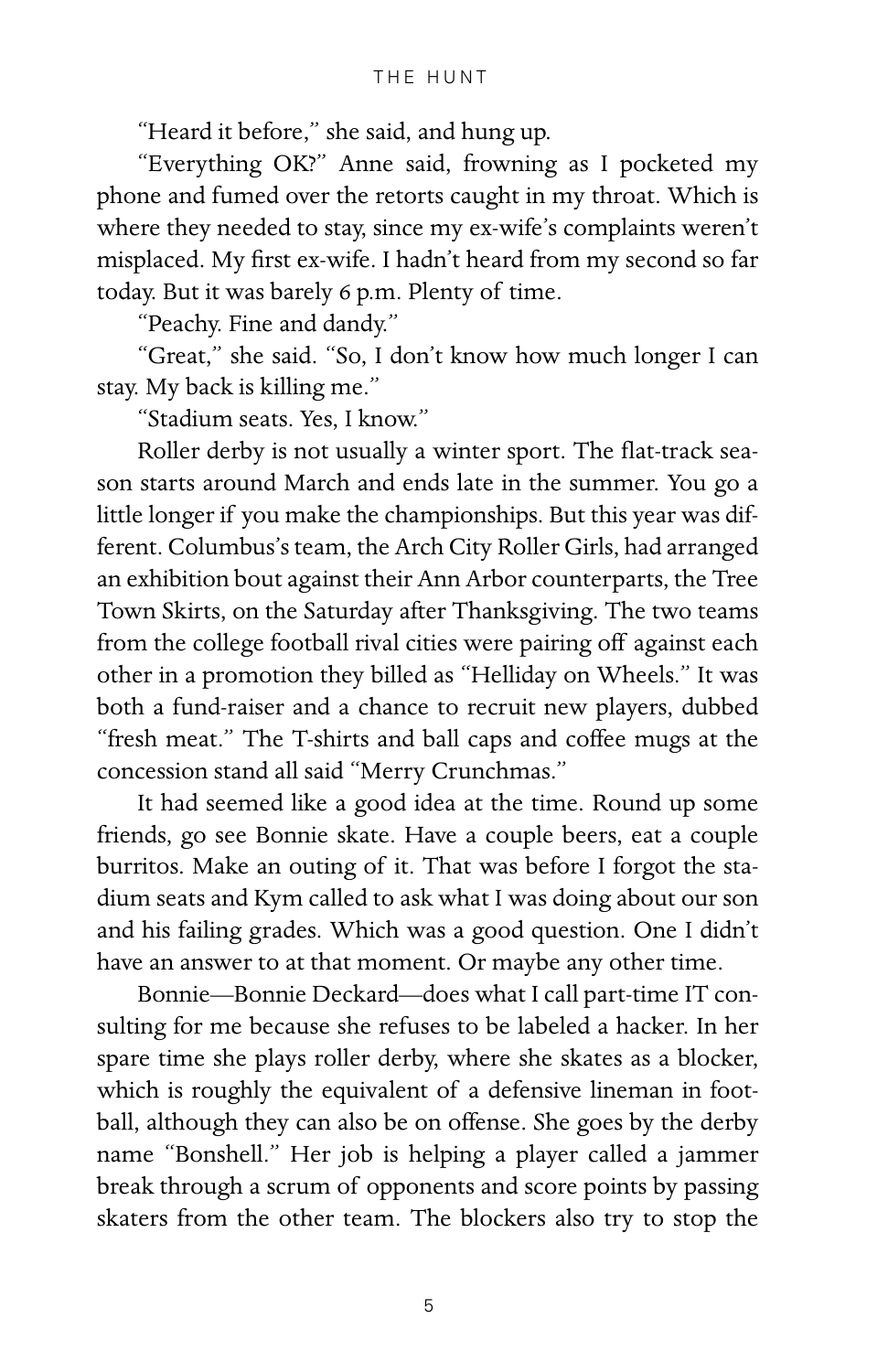opposing jammer, which was what Bonnie and her teammates were successfully doing at the moment. Ignoring the looks Anne was shooting at me, I clapped and joined the shouts of approval rising up around me in the circular Ohio Building at the State Fairgrounds.

 The referee blew her whistle, signaling a foul by one of the Tree Town Skirts. Boos filled the arena. At the break in the action, Lucy, sitting one bleacher below me, pushed her cat's-eye glasses down her nose, leaned over, and whispered something to Roy. He shushed her.

"What?" I said.

"Nothing," Roy said.

"C'mon."

 Lowering his voice, Roy said, "She said you and I must be in rear-end heaven, with all that Lycra out there."

"Watch what you say," I said, looking around. The stands were crowded with players' parents, younger siblings, friends, and boyfriends, including Troy, Bonnie's own beau, sitting next to me. If he'd heard Roy, he was ignoring him.

"Do you deny it?" Lucy said, mischief in her eyes.

"Yes," Anne said, glancing at her daughter, Amelia, before glaring at me. "Do you?"

"Pleading the Fifth," I said, and took another pull on my Bud Light.

"Crap," Roy said.

"Nothing of the sort, parson," I said. "It's my constitutional right."

"Not that. *This*." He held up his phone, which showed an incoming call. Roy's phone rings a lot, which I guess happens when you're a minister. He was mostly immune to the demands on his attention. But I knew Lucy, his long-suffering wife, wouldn't have minded an hour off now and then. Roy listened, putting a finger in his ear to drown out the crowd and the announcer's playby-play, before getting up and making his way down the stands and over to an exit door. I settled back and watched the match